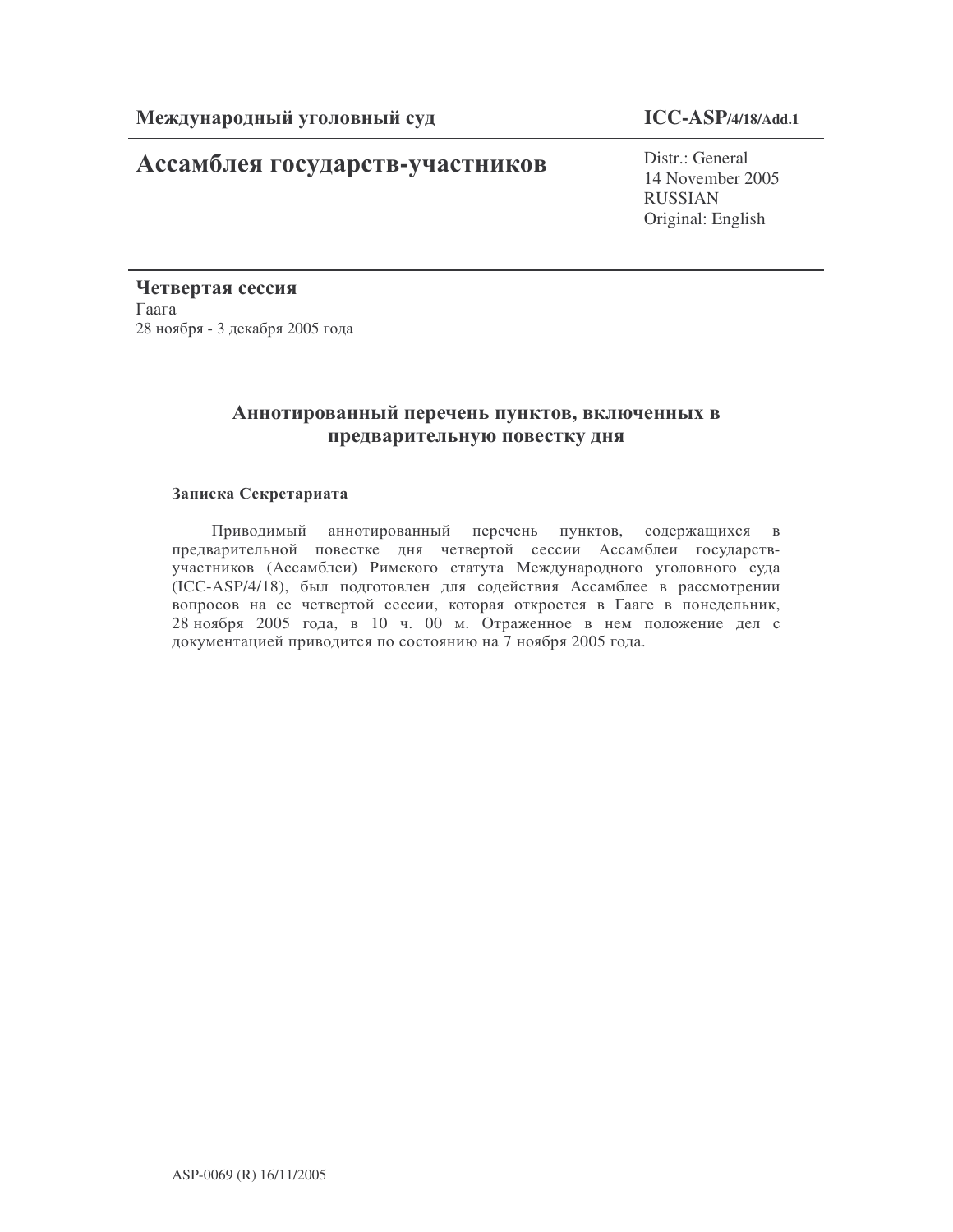# Аннотированный перечень пунктов, включенных в предварительную повестку дня

### 1. Открытие сессии Председателем

В соответствии с пунктом 6 статьи 112 Римского статута очередные сессии Ассамблеи проводятся один раз в год. В соответствии с правилом 5 Правил процедуры Ассамблеи государств-участников (Правил процедуры)<sup>1</sup>, Ассамблея на 6-м заседании своей третьей сессии 10 сентября 2004 года постановила созвать свою четвертую сессию в Гааге продолжительностью в шесть дней в ноябре 2005 года и в Нью-Йорке в течение двух дней, причем точные сроки этих двух мероприятий должны быть определены Бюро Ассамблеи<sup>2</sup>. На состоявшемся 23 февраля 2005 года совещании Бюро постановило созвать четвертую сессию с 28 ноября по 3 декабря 2005 года, а возобновленную четвертую сессию - 26-27 января 2006 года.

На 5-м заседании своей третьей сессии 9 сентября 2004 года Ассамблея избрала г-на Бруно Стагно Угарте (Коста-Рика) Председателем Ассамблеи на период от четвертой до шестой сессий<sup>3</sup>. В правиле 30 Правил процедуры предусматривается, что Председатель открывает каждое пленарное заседание сессии.

#### $2.$ Минута молчания, посвященная молитве или размышлению

В соответствии с правилом 43 Правил процедуры непосредственно после открытия первого пленарного заседания и непосредственно перед закрытием заключительного пленарного заседания Председатель предлагает представителям соблюсти минуту молчания, посвященную молитве или размышлению.

#### $3.$ Утверждение повестки дня

К очередным сессиям применимы правила 10-13 и 18-22 Правил процедуры, касающиеся повестки дня.

В соответствии с правилами 10 и 11 Правил процедуры предварительные повестки дня четвертой сессии (ICC-ASP/4/18) и возобновленной четвертой сессии (ICC-ASP/4/19) были изданы 20 сентября 2005 года. В соответствии с правилом 19 Правил процедуры повестка дня должна представляться Ассамблее для утверждения.

### Документация

Предварительная повестка дня (ICC-ASP/4/18)

Официальные государств-участников Римского статута отчеты Ассамблеи Международного уголовного суда, первая сессия, Нью-Йорк, 3-10 сентября 2002 года (издание Организации Объединенных Наций, в продаже под № R.03.V.2 и исправление), часть II.С.

Официальные отчеты Ассамблеи государств-участников Римского статута Международного уголовного суда, третья сессия, Гаага, 6-10 сентября 2004 года (издание Международного уголовного суда, ICC-ASP/3/25), часть III, резолюция ICC-ASP/3/Res.3, пункт 37 постановляющей части.

Официальные отчеты Ассамблеи государств-участников Римского cmamyma Международного уголовного суда, третья сессия, Гаага, 6-10 сентября 2004 года (издание Международного уголовного суда, ICC-ASP/3/25), часть I.В, пункт 45. В соответствии с правилом 29 Правил процедуры Председатель избирается на трехгодичный срок.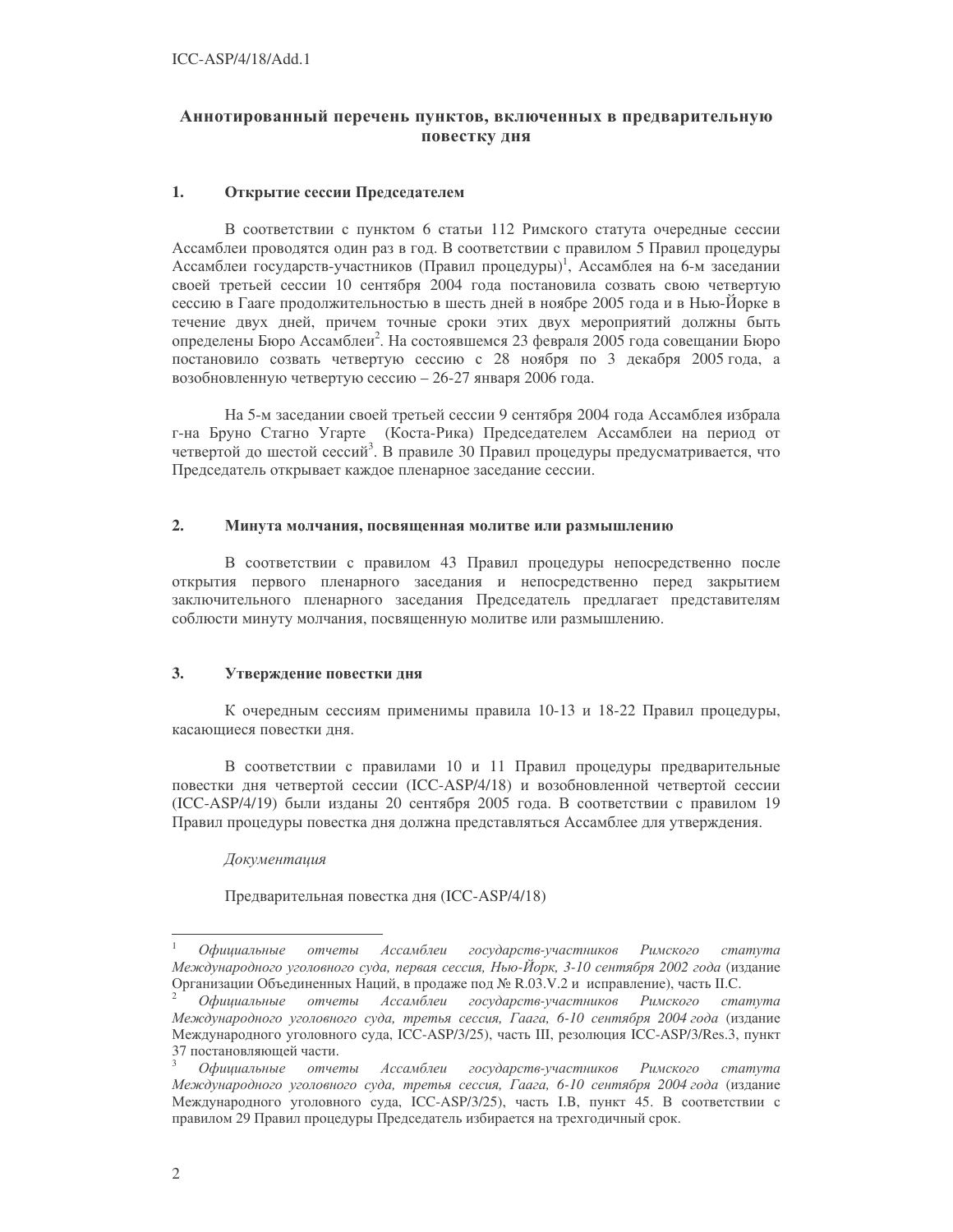### $\overline{4}$ . Государства, имеющие задолженность

В соответствии с пунктом 8 статьи 112 Римского статута «Государствоучастник, имеющее задолженность по выплате взносов для покрытия расходов Суда, не имеет права голоса в Ассамблее и в Бюро, если сумма его задолженности равняется или превышает сумму причитающихся с него взносов за предыдущие два полных года».

На своей четвертой сессии Бюджетно-финансовый комитет сформулировал рекомендации, касающиеся пункта 8 статьи 112 Римского статута, и призвал Суд принять дополнительные меры, которые способствовали бы выплате государствами их взносов<sup>4</sup>.

### Документашия

Доклад Бюро о задолженности государств-участников (ICC-ASP/4/14)

Доклад Бюджетно-финансового комитета о работе его четвертой сессии  $(ICC-ASP/4/2)$ 

Доклад Бюджетно-финансового комитета о работе его пятой сессии (ICC-ASP/4/27 и исправление 1 (только на английском языке), исправление 2 и добавление 1)

#### 5. Выборы двух заместителей Председателя и 18 членов Бюро

В соответствии с пунктами 3 (а) и (b) статьи 112 Римского статута Ассамблея имеет Бюро, в состав которого входят Председатель, два заместителя Председателя и 18 членов, избираемых Ассамблеей сроком на три года. Кроме того, Бюро имеет представительный характер, учитывающий, в частности, критерии справедливого географического распределения и надлежащего представительства основных правовых систем мира.

В соответствии с правилом 29 Правил процедуры Ассамблеи с поправкой, внесенной резолюцией ICC-ASP/3/Res.2, принятой на 5-м заседании ее третьей сессии, Ассамблея избрала г-на Бруно Стагно Угарте Председателем Ассамблеи на период от четвертой до шестой сессий.

На том же заседании Ассамблея достигла согласия о будущем составе Бюро:

- Группа западноевропейских и других государств и Группа африканских государств получат по пять мест каждая;
- Группа государств Латинской Америки и Карибского бассейна и Группа восточноевропейских государств получат по четыре места каждая;
- Группа азиатских государств получит три места при том понимании, что: а) следующий Председатель Комитета по проверке полномочий будет избран от государства-участника, входящего в Группу азиатских государств и не являющегося членом Бюро, и b) Бюро на постоянной основе пригласит ее/его участвовать в заседаниях Бюро без права голоса

Доклад Бюджетно-финансового комитета о работе его четвертой сессии (ICC-ASP/4/2), пункт 9.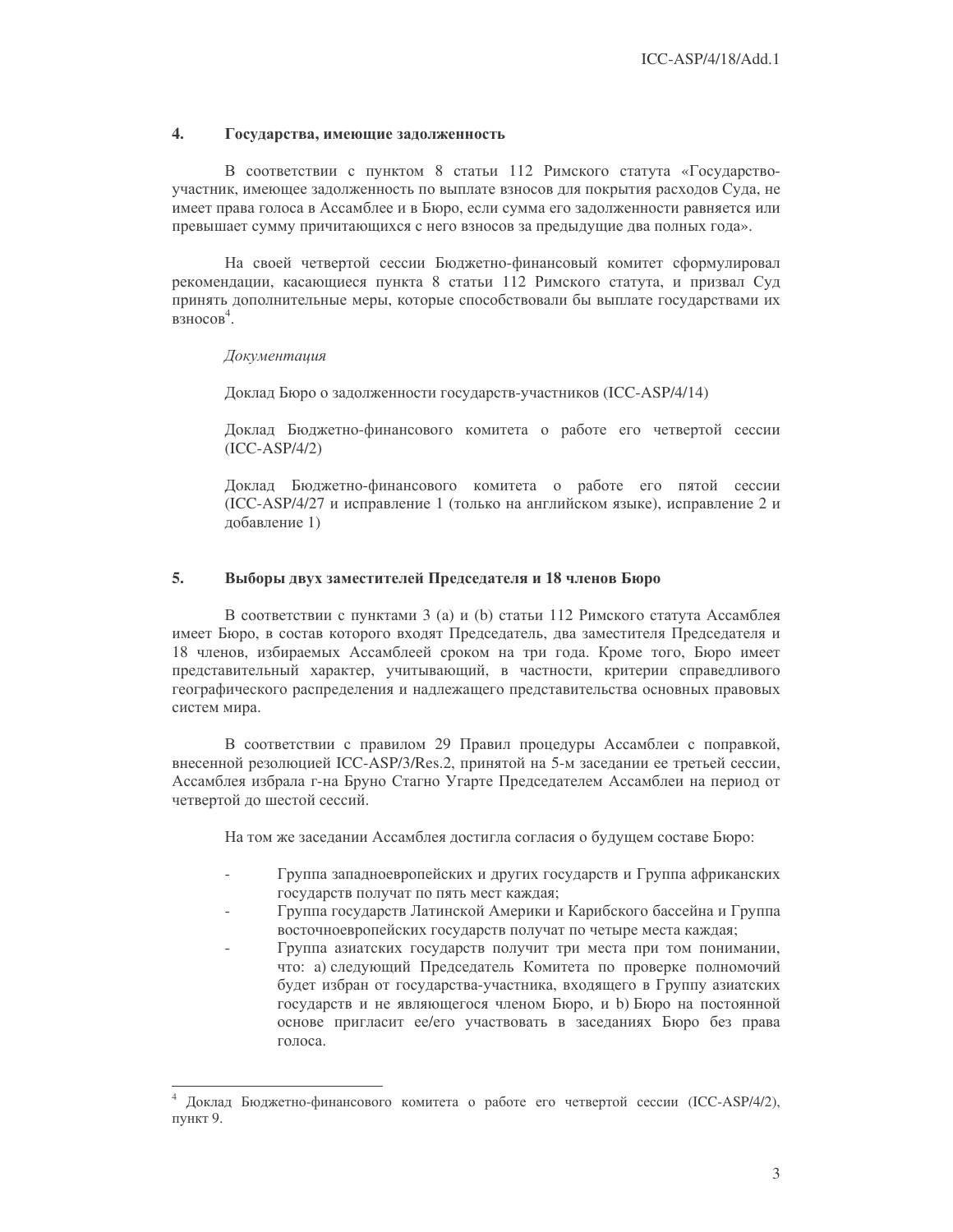При этом имелось в виду, что действие такого компромисса не должно автоматически продляться после истечения срока полномочий следующего Бюро (2005-2008 годы). Было отмечено, что к вопросу о составе Бюро можно будет вернуться на Конференции по обзору в 2009 году<sup>5</sup>.

#### 6. Полномочия представителей государств на четвертой сессии

#### $a)$ назначение Комитета по проверке полномочий и его девяти членов

#### $\mathbf{b}$ доклад Комитета по проверке полномочий

Вопросы представительства и полномочий регулируются правилами 23-28 Правил процедуры. В соответствии с правилом 24 полномочия представителей государств-участников и имена их заместителей и советников представляются в Секретариат по возможности не позднее чем в течение 24 часов после открытия сессии. Полномочия предоставляются главой государства или правительства либо министром иностранных дел или любым лицом, уполномоченным одним из них.

В соответствии с правилом 25 Комитет по проверке полномочий, состоящий из представителей девяти государств-участников, которые назначаются Ассамблеей в начале каждой сессии по предложению Председателя, проверяет полномочия представителей государств-участников и без задержек представляет доклад Ассамблее.

### $7.$ Организация работы

Ассамблея рассмотрит и примет программу работы в начале сессии на основе предложения Бюро.

### 8. Доклад о деятельности Бюро

В соответствии с пунктом 2(с) статьи 112 Римского статута Ассамблея рассматривает доклады и деятельность Бюро и принимает в связи с ними соответствующие меры.

### $9<sub>1</sub>$ Доклад о деятельности Суда

В соответствии с пунктом 2(b) статьи 112 Римского статута Ассамблея представляет Президиуму, Прокурору и Секретарю административный обзор по вопросам управления делами Суда. В соответствии с пунктом 5 статьи 112 Римского статута Председатель Суда, Прокурор и Секретарь или их представители могут участвовать в заседаниях Ассамблеи. Как предусматривается в правиле 34 Правил процедуры, они могут выступать с устными или письменными заявлениями и представлять информацию по любому рассматриваемому вопросу. Соответственно, Председатель Суда представит доклад о деятельности Суда за период, прошедший после проведения предыдущей сессии Ассамблеи.

Офишиальные отчеты Ассамблеи государств-участников Римского cmamyma Международного уголовного суда, третья сессия, Гаага, 6-10 сентября 2004 года (издание Международного уголовного суда, ICC-ASP/3/25), часть I.B, пункт 43.

<sup>&</sup>lt;sup>6</sup> См. Соглашение о составе Бюро в рамках пункта 5 предварительной повестки дня.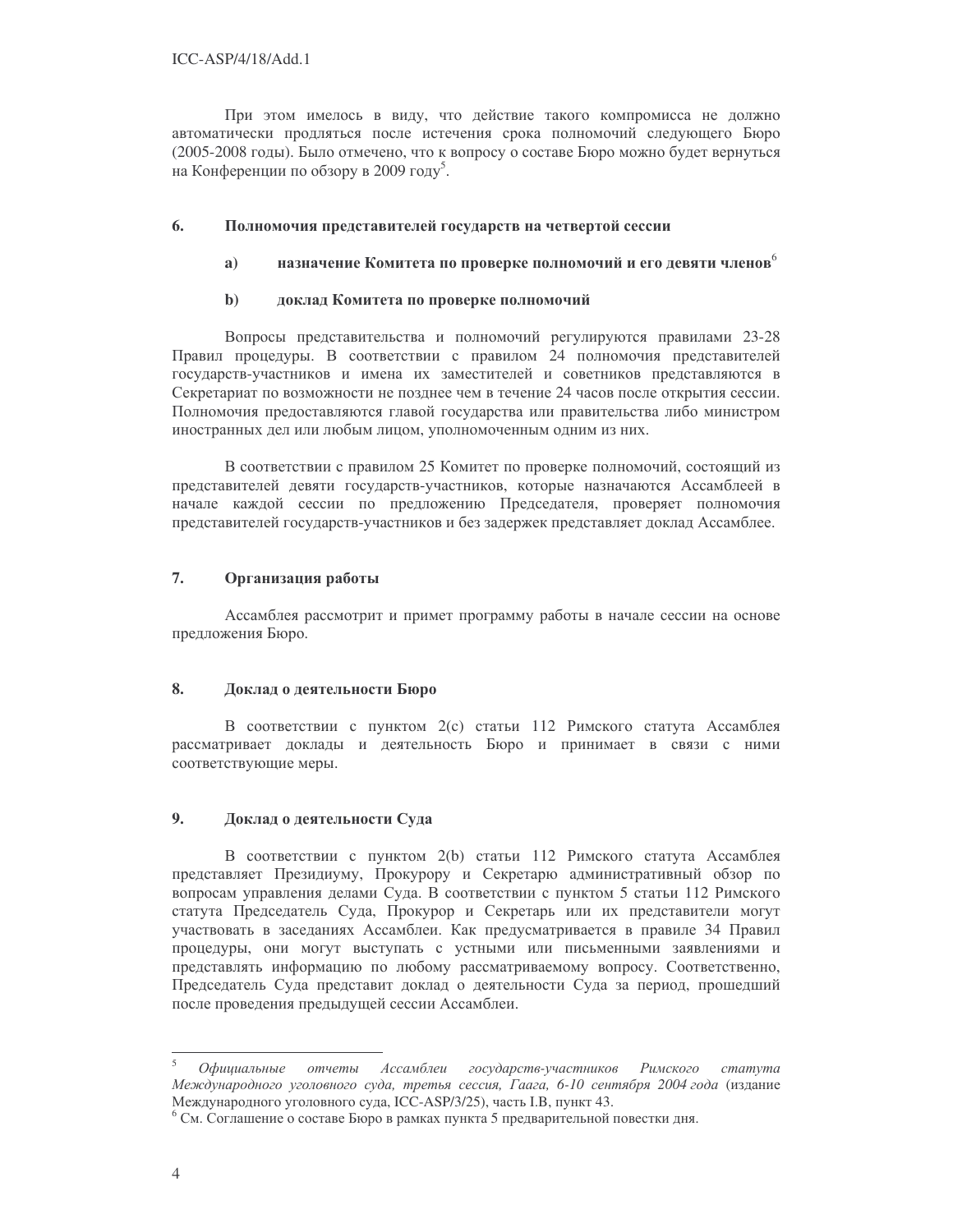### Документация

Доклад о деятельности Суда (ICC-ASP/4/16)

#### 10. Рассмотрение и принятие бюджета на четвертый финансовый период

В соответствии с пунктом 2(d) статьи 112 Римского статута Ассамблея рассматривает и принимает бюджет Суда.

В положении 3 Финансовых положений и правил Суда<sup>7</sup> предусматривается, что предлагаемый бюджет по программам на каждый финансовый период составляется Секретарем и представляется государствам-участникам, а также Бюджетно-финансовому комитету для рассмотрения. Бюджетно-финансовый комитет представляет Ассамблее соответствующие рекомендации.

На своей третьей сессии Ассамблея одобрила рекомендацию Бюджетнофинансового комитета о том, чтобы Суд включал в будущие доклады о работе данные о финансовой деятельности и информацию о достигнутых, а не конечных результатах. Такая информация должна ежегодно представляться Ассамблее через Комитет либо в проекте бюджета по программам, либо в отдельном докладе о работе<sup>8</sup>.

На своей третей сессии Ассамблея постановила также, что члены Бюджетнофинансового комитета будут совершать поездки бизнес-классом в тех случаях, когда время в пути составляет более девяти часов, и экономическим классом во всех других случаях. Кроме того, Ассамблея просила Суд принять вытекающие из этого решения стандартные оперативные процедуры<sup>9</sup>.

## Документация

Предлагаемый бюджет по программам Международного уголовного суда на 2006 год (ICC-ASP/4/5 и исправление 1)<sup>10</sup>

Доклад Ассамблее государств-участников о мероприятиях и проектах Совета управляющих Целевого фонда для потерпевших за период с 16 июля 2004 года по 15 августа 2005 года (ICC-ASP/4/12 и исправление 1)<sup>11</sup>

Римского cmamyma Офишиальные отчеты Ассамблеи государств-участников Международного уголовного суда, первая сессия, Нью-Йорк, 3-10 сентября 2002 года (издание Организации Объединенных Наций, в продаже под № R.03.V.2 и исправление), часть II.D.

 $8$  Официальные отчеты Ассамблеи государств-участников Римского cmamyma Международного уголовного суда, третья сессия, Гаага, 6-10 сентября 2004 года (издание Международного уголовного суда, ICC-ASP/3/25), часть II.A.8 (b), пункт 50, и часть II.A.1, пункт 4.

<sup>&</sup>lt;sup>9</sup> Там же, часть III, резолюция ICC-ASP/3/Res.5.

<sup>10</sup> Что касается программы 3600, то содержащееся в проекте бюджета по программам на 2006 год представление носило предварительный характер, поскольку Совет управляющих Целевого фонда для потерпевших представил впоследствии свой собственный проект бюджета на 2006 год в своем докладе Ассамблее.

<sup>11</sup> В приложении А к докладу Совета управляющих Целевого фонда для потерпевших содержится предлагаемый бюджет по программе 3600. С учетом соответствующих положений резолюции

ICC-ASP/3/Res.7 предлагаемый бюджет Секретариата Целевого фонда для потерпевших является частью Основной программы III:

<sup>«</sup>Ассамблея государств-участников,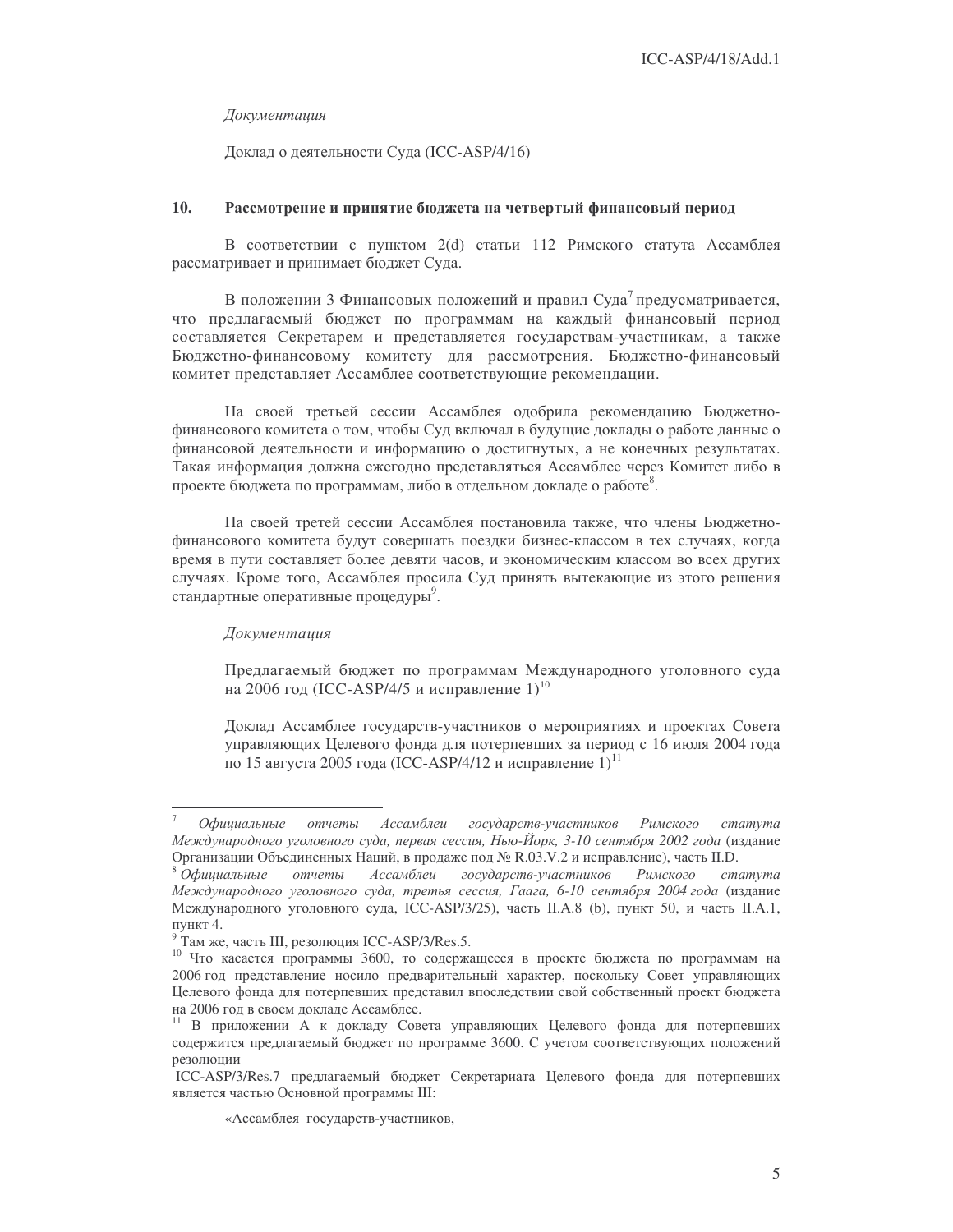Доклад Бюджетно-финансового комитета о работе его пятой сессии (ICC-ASP/4/27 и исправление 1 (только на английском языке), исправление 2 и добавление 1)

Правила о персонале Международного уголовного суда (Приложение к ICC/AI/2005/003) (ICC-ASP/4/3)

Доклад о воздействии на Секцию информационных и коммуникационных технологий увеличения численности персонала, подготовленный согласно пункту 18 Части II Официальных отчетов третьей сессии Ассамблеи  $(ICC-ASP/4/8)$ 

Доклад об осуществлении программ Международного уголовного суда в 2004 году (ICC-ASP/4/13)

Доклад об исполнении бюджета Международного уголовного суда по состоянию на 31 августа 2004 года (ICC-ASP/4/20)

Доклад о Стандартных оперативных процедурах, применяемых к поездкам членов Бюджетно-финансового комитета (ICC-ASP/4/17 и исправление 1 (только на английском языке))

### 11. Рассмотрение докладов об аудите

#### Внешний аудитор  $a)$

В положении 12 Финансовых положений и правил предусматривается, что Ассамблея назначает Ревизора для проведения ревизий в соответствии с общепринятыми обычными нормами ревизии с учетом любых специальных указаний Ассамблеи и в соответствии с дополнительными полномочиями, изложенными в приложении к Финансовым положениям и правилам. На 11-м заседании своей первой сессии 22 апреля 2003 года Ассамблея была проинформирована о том, что Бюро, действуя в соответствии с делегированными Ассамблеей полномочиями<sup>12,</sup> назначило Национальное финансово-ревизионное

<sup>2.</sup> постановляет далее, что в ожидании дальнейшего рассмотрения в соответствии с пунктом 6 резолюции ICC-ASP/1/Res. 6 Секретариат по всем вопросам, касающимся его деятельности, будет полностью подчинен Совету управляющих; что по административной линии Секретариат и его сотрудники будут прикреплены к Секретариату Суда и что, являясь частью штата Секретариата Суда и Суда как такового, сотрудники Секретариата будут иметь одинаковые обязанности и пользоваться одинаковыми правами, привилегиями, иммунитетами и благами;

<sup>3.</sup> постановляет, что Секретарь Суда, памятуя о независимости Совета и Секретариата, может оказывать такое содействие, какое необходимо для надлежащего функционирования Совета и Секретариата;

<sup>4.</sup> постановляет, что в ожидании дальнейшей оценки Ассамблеей государствучастников согласно пункту 6 резолюции ICC-ASP/1/Res. 6 Секретариат будет финансироваться из регулярного бюджета;»

<sup>12</sup> Официальные отчеты Ассамблеи государств-участников Римского статута Международного уголовного суда, первая сессия, Нью-Йорк, 3-10 сентября 2002 года (издание Организации Объединенных Наций, в продаже под № R.03.V.2 и исправление), часть I, пункт 29.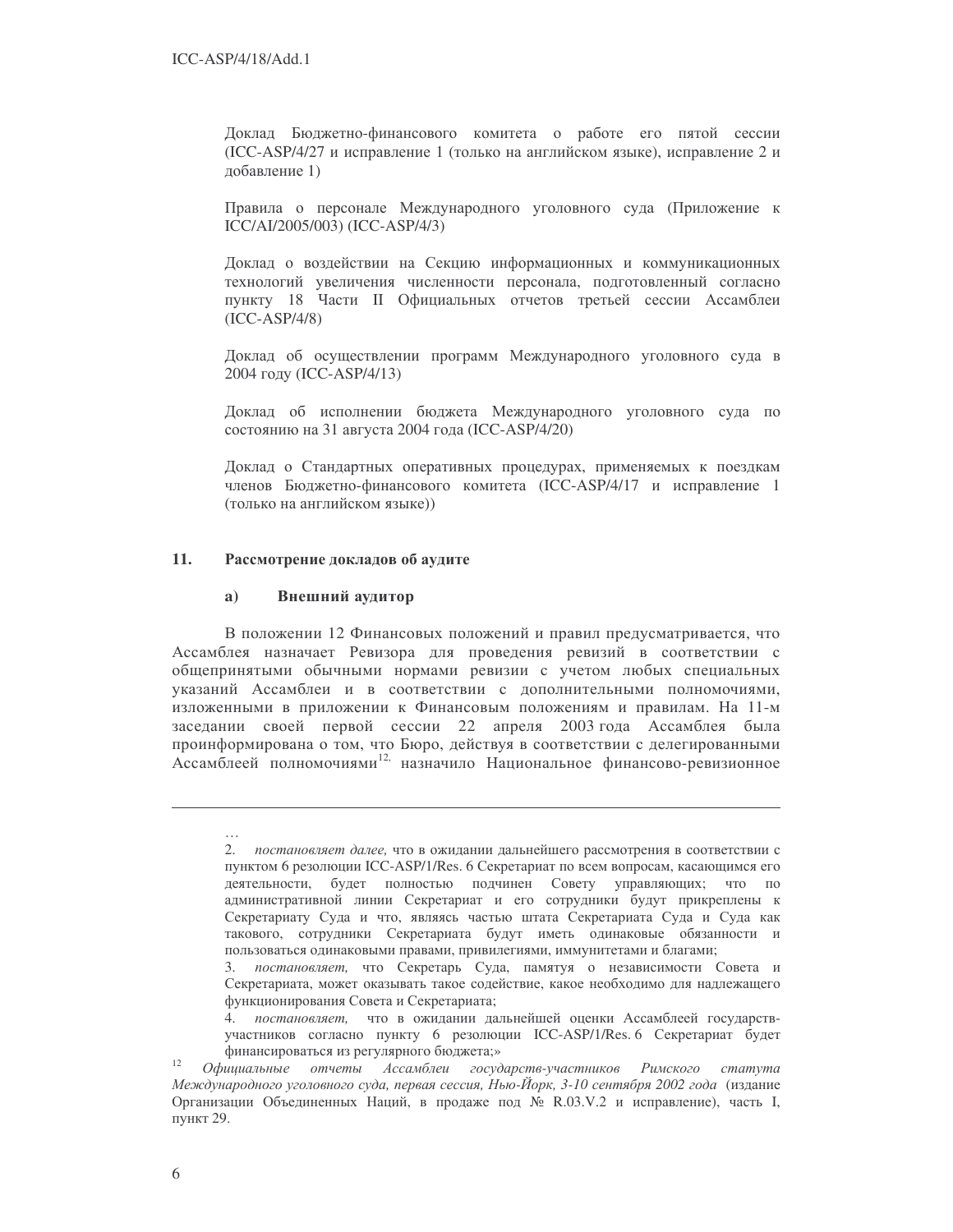управление Соединенного Королевства Великобритании и Северной Ирландии Аудитором Суда на четырехлетний период<sup>13</sup>.

В соответствии с положением 12.7 Ревизор составляет доклад о проверке финансовых ведомостей и соответствующих таблиц, касающихся отчетности за финансовый период. В соответствии с положениями 12.8 и 12.9 доклады о ревизии до их представления Ассамблее изучаются Секретарем и Бюджетнофинансовым комитетом. Ассамблея рассматривает и утверждает финансовые ведомости и доклады о ревизии, представленные ей Бюджетно-финансовым комитетом.

### Документация

Финансовые ведомости за период с 1 января по 31 декабря 2004 года (ICC- $ASP/4/9$ 

Финансовые ведомости Целевого фонда для потерпевших за период с 1 января по 31 декабря 2004 года (ICC-ASP/4/10)

Доклад Бюджетно-финансового комитета о работе его пятой сессии (ICC-ASP/4/27 и исправление 1 (только на английском языке), исправление 2 и лобавление 1)

#### $\mathbf{b}$ Доклад Управления внутренней ревизии

На своей второй сессии Ассамблея одобрила рекомендацию Бюджетнофинансового комитета о том, чтобы внутренний ревизор имел возможность независимо принимать решения в отношении своей годовой программы работы, в том числе по любым вопросам, поставленным Комитетом, и представлял Ассамблее через Комитет ежегодный доклад о деятельности Управления<sup>14</sup>.

### Документация

Доклад Управления внутренней ревизии (ICC-ASP/4/4)

Доклад Бюджетно-финансового комитета о работе его пятой сессии (ICC-ASP/4/27 и исправление 1 (только на английском языке), исправление 2 и лобавление 1)

### $12.$ Срок полномочий членов Совета управляющих Целевого фонда для потерпевших

На состоявшемся 23 февраля 2005 года совещании Бюро постановило, что поскольку срок полномочий членов Совета управляющих Целевого фонда для потерпевших истекает 11 сентября 2006 года, т.е. за два месяца до пятой сессии Ассамблеи, Бюро внесет рекомендацию на четвертой сессии Ассамблеи о том, чтобы

<sup>13</sup> отчеты Ассамблеи государств-участников Офишиальные Римского cmamyma Международного уголовного суда, первая сессия (первая и вторая возобновленные части), Нью- $\check{M}$ орк, 3-7 февраля и 21-23 апреля 2003 года (ICC-ASP/1/3/Add.1), часть I, пункт 40.

Офишиальные отчеты Ассамблеи государств-участников Римского cmamyma Международного уголовного суда, вторая сессия, Нью-Йорк, 8-12 сентября 2003 года (издание Организации Объединенных Наций, в продаже под № R.03.V.13), часть II.A.1, пункт 1, и часть II.А.6, пункт 29.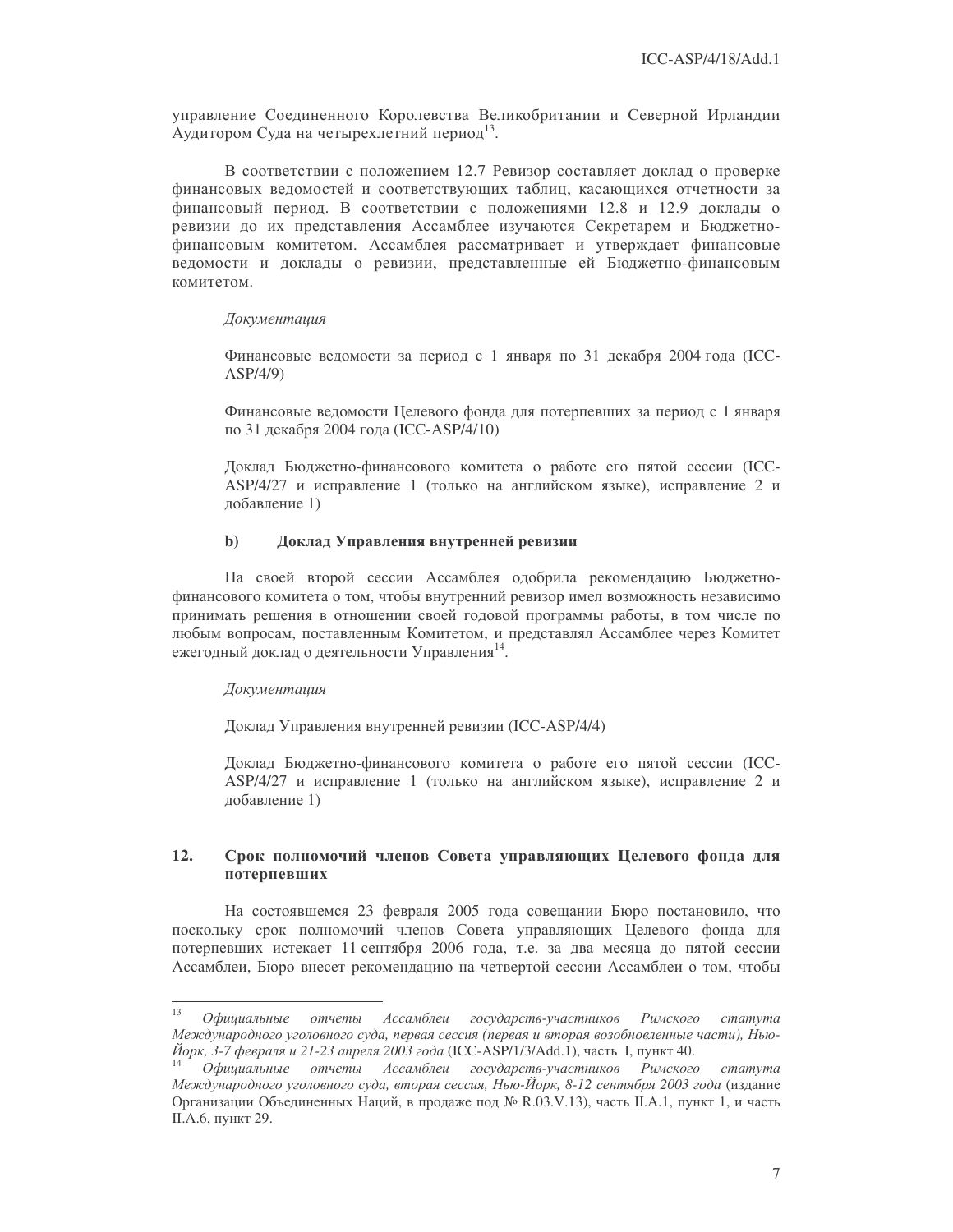провести выборы в 2006 году, а также о том, чтобы просить Ассамблею продлить срок полномочий нынешних членов до следующей сессии Ассамблеи.

#### 13. Доклад Совета управляющих Целевого фонда для потерпевших

В своей резолюции ICC-ASP/1/Res.6 Ассамблея учредила Целевой фонд в интересах потерпевших от преступлений, подпадающих под юрисдикцию Суда, и семей таких потерпевших, а также Совет управляющих Целевого фонда в интересах потерпевших.

На 5-м заседании своей второй сессии, состоявшемся 12 сентября 2003 года, Ассамблея избрала пять членов Совета управляющих, срок полномочий которых начался с той же даты. В соответствии с пунктом 11 резолюции, которой был учрежден Целевой фонд, Совет должен представлять Ассамблее ежегодный доклад о мероприятиях и проектах Фонда.

### Документация

Доклад Ассамблее государств-участников о мероприятиях и проектах Совета управляющих Целевого фонда для потерпевших за период с 16 июля 2004 года по 15 августа 2005 года (ICC-ASP/4/12 и исправление 1)

#### 14. Доклад Специальной рабочей группы по преступлению агрессии

В своей резолюции ICC-ASP/1/Res.1 Ассамблея постановила учредить Специальную рабочую группу по преступлению агрессии, открытую на равноправной основе для всех государств-членов Организации Объединенных Наций или членов специализированных учреждений и Международного агентства по атомной энергии, с целью выработки предложений относительно положения об агрессии.

На 8-м заседании своей первой сессии, состоявшемся 7 февраля 2003 года, Ассамблея среди прочего постановила на основе предложения Бюро, что Специальная рабочая группа будет собираться в ходе ежегодных сессий Ассамблеи, начиная с ее второй сессии в 2003 году. Она постановила также, что для проведения заседаний Специальной рабочей группы должно выделяться два-три заседания Ассамблеи и что, по мере необходимости, такая схема должна использоваться ежегодно.

На 6-м заседании своей третьей сессии 10 сентября 2004 года Ассамблея постановила, что для заседания Специальной рабочей группы по преступлению агрессии резервируется по крайней мере один полный день в ходе следующей очередной сессии<sup>15</sup>.

13-15 июня 2005 года в Принстоне, Нью-Джерси, Соединенные Штаты, состоялось неофициальное межсессионное заседание Специальной рабочей группы.

Документация

Записка Секретариата (ICC-ASP/4/SWGCA/INF.1)

<sup>15</sup> Офишальные отчеты Ассамблеи государств-участников Римского  $c$ mamyma Международного уголовного суда, третья сессия, Гаага, 6-10 сентября 2004 года (издание Международного уголовного суда, ICC-ASP/3/25), часть III, резолюция ICC-ASP/3/Res.3, пункт 37 постановляющей части.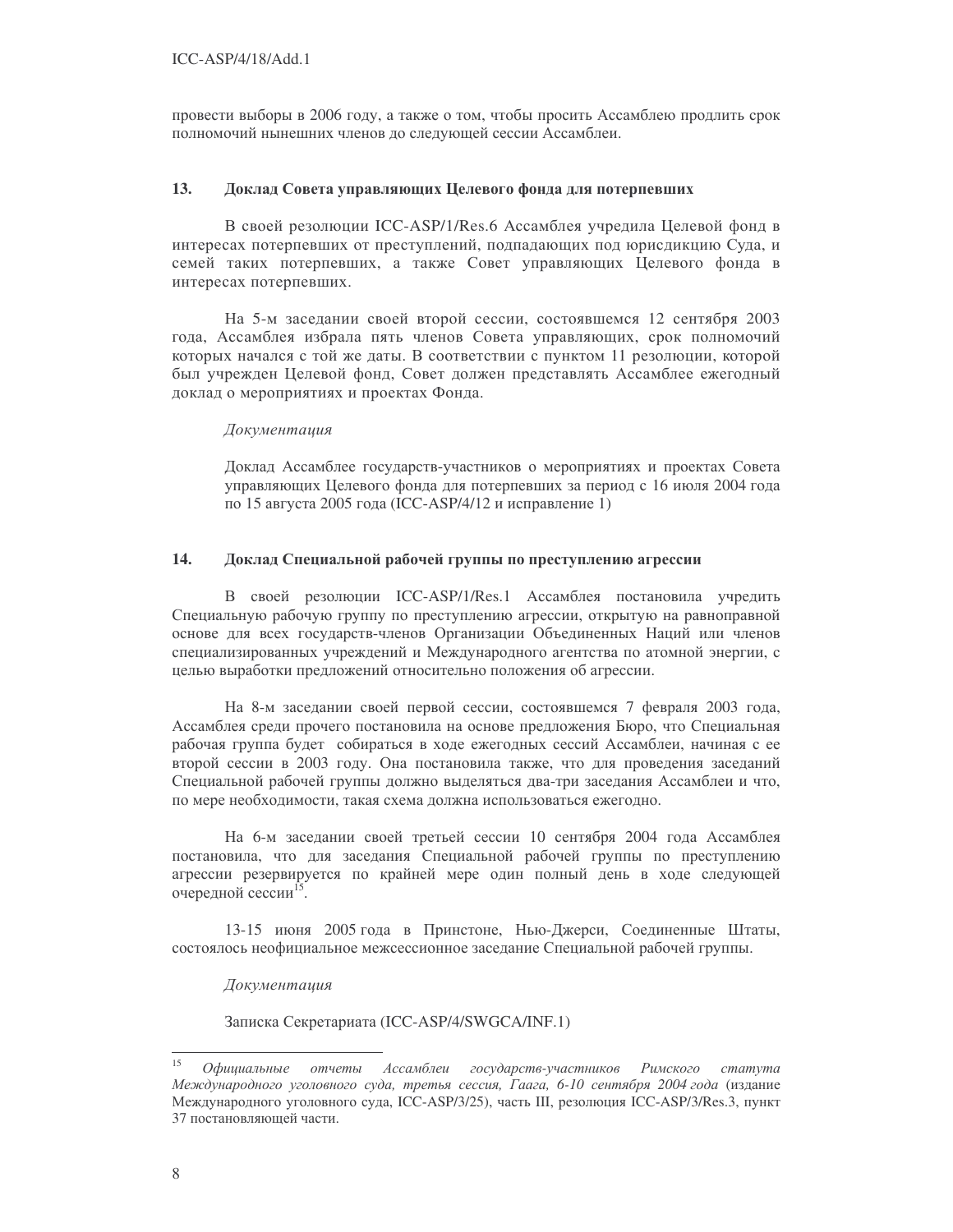### $15.$ Проект кодекса профессионального поведения адвокатов

Пункт 1 правила 8 Правил процедуры и доказывания предусматривает, что Президиум на основе предложения Секретаря составляет, после консультации с Прокурором, проект кодекса профессионального поведения адвокатов. Пункт 2 правила 8 предусматривает, что проект кодекса препровождается Ассамблее для принятия.

На своей третьей сессии Ассамблея приняла к сведению предложение относительно проекта кодекса, представленное Судом<sup>16</sup>, и постановила, что положения проекта кодекса будут применяться на временной основе до окончания четвертой сессии Ассамблеи государств-участников. Ассамблея просила также Бюро Ассамблеи государств-участников, ввиду безотлагательного характера этого вопроса, подготовить исправленный проект кодекса для принятия на четвертой сессии Ассамблеи государств-участников и предложила государствам-участникам представить Бюро до 31 декабря 2004 года свои замечания по имеющемуся проекту кодекса<sup>17</sup>.

### Документация

Доклад Бюро о проекте кодекса профессионального поведения адвокатов  $(ICC-ASP/4/21)$ 

Доклад Бюджетно-финансового комитета о работе его пятой сессии (ICC-ASP/4/27 и исправление 1 (только на английском языке), исправление 2 и добавление 1)

Предложение по проекту кодекса профессионального поведения адвокатов, выступающих в Международном уголовном суде (ICC-ASP/3/11/Rev.1)

#### 16. Целевой фонд для потерпевших:

#### $a)$ Проект положений Целевого фонда для потерпевших;

#### $\mathbf{b}$ Критерии управления Целевым фондом для потерпевших

На своей третьей сессии Ассамблея рассмотрела проект положений Целевого фонда для потерпевших, представленный Советом управляющих Целевого фонда для потерпевших<sup>18</sup>. На 6-м заседании этой сессии Ассамблея постановила, что положения частей I и II проекта положений Целевого фонда для потерпевших будут применяться на временной основе, и признала, что часть III проекта положений будет служить ориентиром для дальнейшей работы<sup>19</sup>. Ассамблея просила Бюро продолжить рассмотрение проекта положений, подготовленного Советом управляющих, с использованием надлежащего механизма и в консультациях с государствами-

 $16$  ICC-ASP/3/11/Rev.1.

<sup>17</sup> Официальные отчеты Ассамблеи государств-участников Римского статута Международного уголовного суда, третья сессия, Гаага, 6-10 сентября 2004 года (издание Международного уголовного суда, ICC-ASP/3/25), часть III, резолюция ICC-ASP/3/Res.3, пункт 11 постановляющей части.

 $18$  ICC-ASP/3/14/Rev.1.

 $19\,$ Офишиальные отчеты Ассамблеи государств-участников Римского  $c$ mamyma Международного уголовного суда, третья сессия, Гаага, 6-10 сентября 2004 года (издание Международного уголовного суда, ICC-ASP/3/25), часть III, резолюция ICC-ASP/3/Res.7, пункт 5 постановляющей части.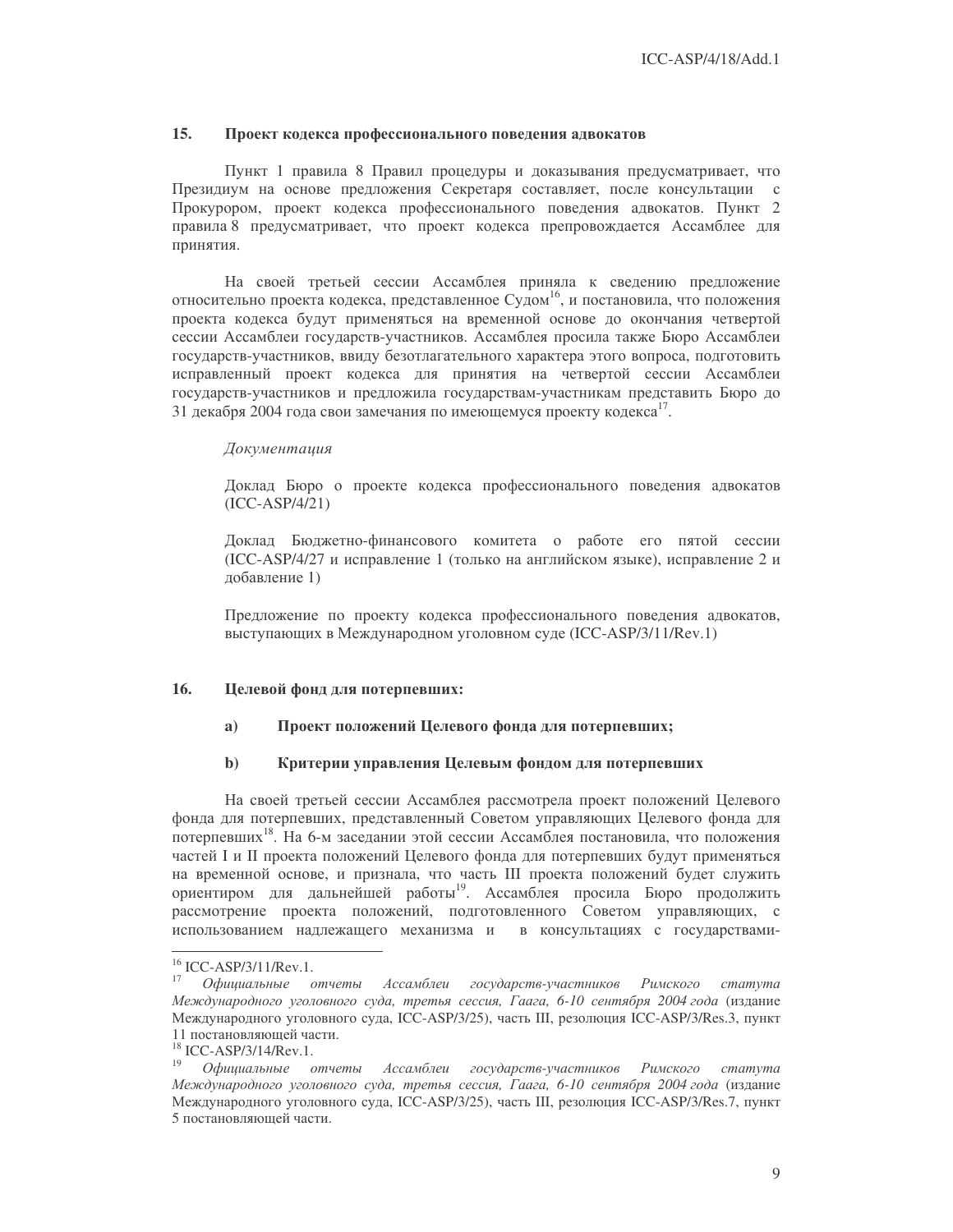участниками и Советом управляющих и определить критерии управления Целевым фондом в соответствии с пунктом 3 статьи 79 Римского статута для утверждения их Ассамблеей государств-участников на ее четвертой сессии. Кроме того, Ассамблея предложила государствам-участникам представить свои замечания по ним<sup>20</sup>. Ассамблея также просила Бюджетно-финансовый комитет рассмотреть проект положений и представить Бюро свой доклад по ним<sup>21</sup>. Впоследствии, на своей четвертой сессии, Комитет постановил проконсультироваться с Нью-йоркской рабочей группой Бюро Ассамблеи для определения того, каким образом Комитет мог бы способствовать этому рассмотрению посредством неофициальных межсессионных контактов между его членами, с тем чтобы представить доклад Бюро до пятой сессии Комитета<sup>22</sup>. Тем не менее, поскольку до начала пятой сессии Комитета Бюро еще не завершило подготовку доклада о проекте положений для представления Ассамблее, Комитет постановил проконсультироваться с Бюро, с тем чтобы определить, каким образом Комитет мог бы способствовать рассмотрению, по мере возможности в рамках неофициальных межсессионных контактов между его членами, до начала четвертой сессии Ассамблеи<sup>23</sup>.

### Документация

Доклад Ассамблее государств-участников о мероприятиях и проектах Совета управляющих Целевого фонда для потерпевших за период с 16 июля 2004 года по 15 августа 2005 года (ICC-ASP/4/12 и исправление 1)

Доклад Бюро о проекте положений Целевого фонда для потерпевших (ICC- $ASP/4/...$ 

Доклад Ассамблее государств-участников о мероприятиях и проектах Совета управляющих Целевого фонда ДЛЯ потерпевших, 2003-2004 годы  $(ICC-ASP/3/14/Rev.1)$ 

### 17. Долгосрочные бюджетные последствия положений о пенсионном плане для судей

На 6-м заседании своей третьей сессии Ассамблея приняла условия службы и вознаграждения судей, включая положения о путевых расходах и суточных судей и положения о пенсионном плане для судей. Ассамблея просила также Бюджетнофинансовый комитет рассмотреть долгосрочные бюджетные последствия положений о пенсионном плане для судей и доложить о них до начала четвертой сессии Ассамблеи с целью обеспечения принятия соответствующих бюджетных положений<sup>24</sup>.

На своей четвертой сессии Комитет отметил, что ему требуется дополнительная информация относительно имеющихся вариантов компенсации бюджетных последствий положений о пенсионном плане для судей и в связи с этим просил Суд

<sup>&</sup>lt;sup>20</sup> Там же, часть III, резолюция ICC-ASP/3/Res.7, пункт 6 постановляющей части.

 $21$  Там же, пункт 8 постановляющей части.

<sup>&</sup>lt;sup>22</sup> Доклад Бюджетно-финансового комитета о работе его четвертой сессии (ICC-ASP/4/2), пункт 21.

<sup>23</sup> Доклад Бюджетно-финансового комитета о работе его пятой сессии (ICC-ASP/4/27 и исправление 1 (только на английском языке), исправление 2 и добавление 1), пункт 110.

Официальные отчеты Ассамблеи государств-участников Римского cmamyma Международного уголовного суда, третья сессия, Гаага, 6-10 сентября 2004 года (издание Международного уголовного суда, ICC-ASP/3/25), часть III, резолюция ICC-ASP/3/Res.3, пункты 22 и 25.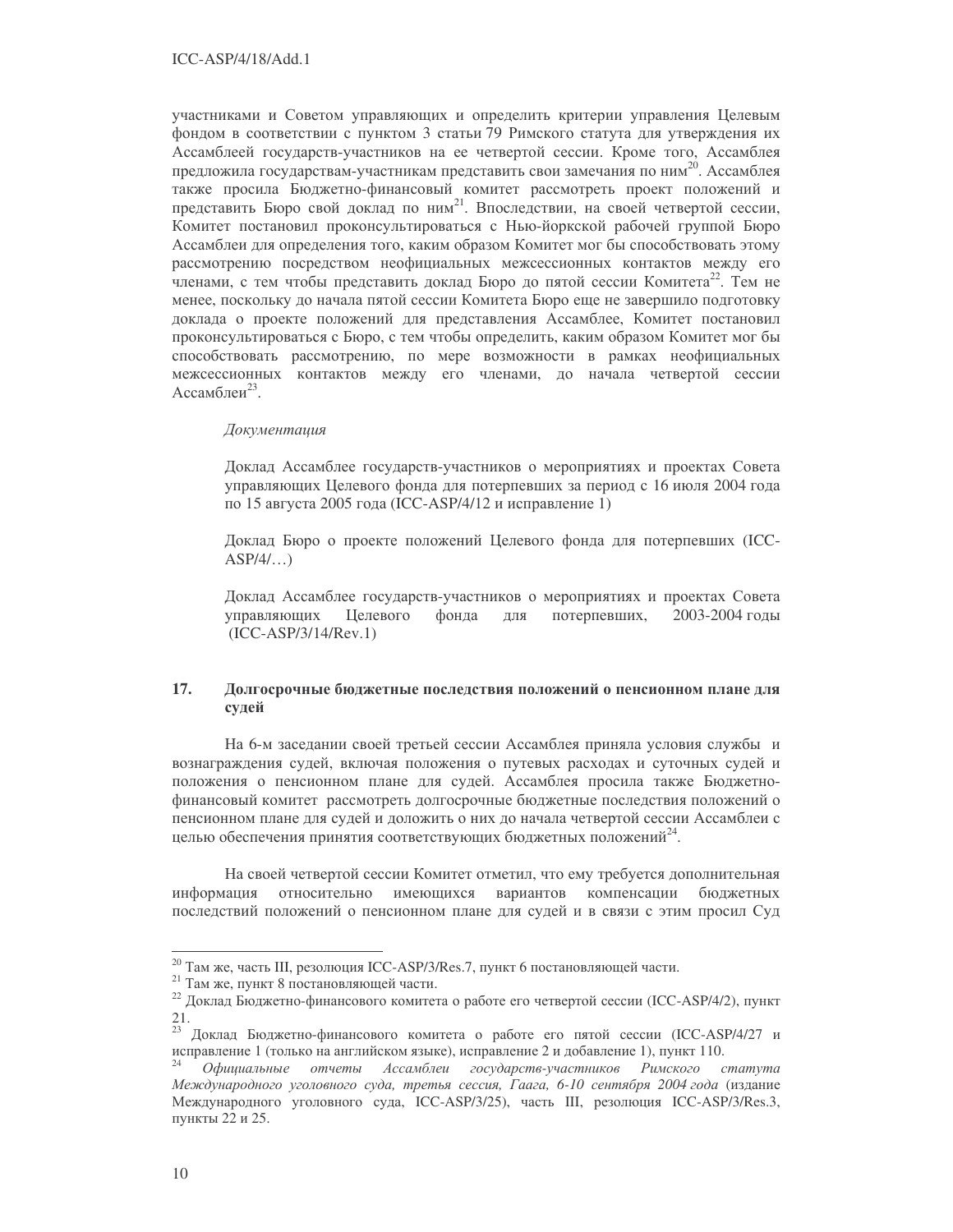подготовить оценку вариантов и представить доклад Комитету для рассмотрения на его пятой сессии<sup>25</sup>.

### Документация

Доклад о долгосрочных бюджетных последствиях положений о пенсионном плане для судей (ICC-ASP/4/26)

Доклад Бюджетно-финансового комитета о работе его пятой сессии (ICC-ASP/4/27 и исправление 1 (только на английском языке), исправление 2 и добавление 1)

Официальные отчеты Ассамблеи государств-участников Римского статута Международного уголовного суда, третья сессия, Гаага, 6-10 сентября 2004 года, часть III, резолюция ICC-ASP/3/Res.3, приложение.

Предложение в отношении условий службы и вознаграждения судей и выборных должностных лиц (ICC-ASP/3/12, приложение I)

#### 18. Условия службы и вознаграждения Прокурора и заместителей Прокурора

Статья 49 Римского статута предусматривает, что судьи, Прокурор, заместители Прокурора, Секретарь Суда и заместитель Секретаря Суда получают такие оклады, пособия и компенсацию расходов, какие могут быть определены Ассамблеей государств-участников.

На своей третьей сессии Ассамблея приняла к сведению предложение относительно условий службы и вознаграждения Прокурора и заместителей Прокурора и просила Бюджетно-финансовый комитет рассмотреть это предложение, а также любые другие соответствующие альтернативные варианты и представить по ним доклад до начала четвертой сессии Ассамблеи<sup>26</sup>.

### Документация

Доклад об условиях службы и вознаграждения Прокурора и заместителей Прокурора, подготовленный согласно пункту 26 резолюции ICC-ASP/3/Res. 3  $(ICC-ASP/4/11)$ 

Доклад Бюджетно-финансового комитета о работе его пятой сессии (ICC-ASP/4/27 и исправление 1 (только на английском языке), исправление 2 и добавление 1)

Официальные отчеты Ассамблеи государств-участников Римского статута Международного уголовного суда, третья сессия, Гаага, 6-10 сентября 2004 года, часть III, резолюция ICC-ASP/3/Res.3

<sup>25</sup> Доклад Бюджетно-финансового комитета о работе его четвертой сессии (ICC-ASP/4/2), пункт 24.

Офишиальные отчеты Ассамблеи государств-участников Римского  $c$ mamyma Международного уголовного суда, третья сессия, Гаага, 6-10 сентября 2004 года (издание Международного уголовного суда, ICC-ASP/3/25), часть III, резолюция ICC-ASP/3/Res.3, пункт 26 постановляющей части.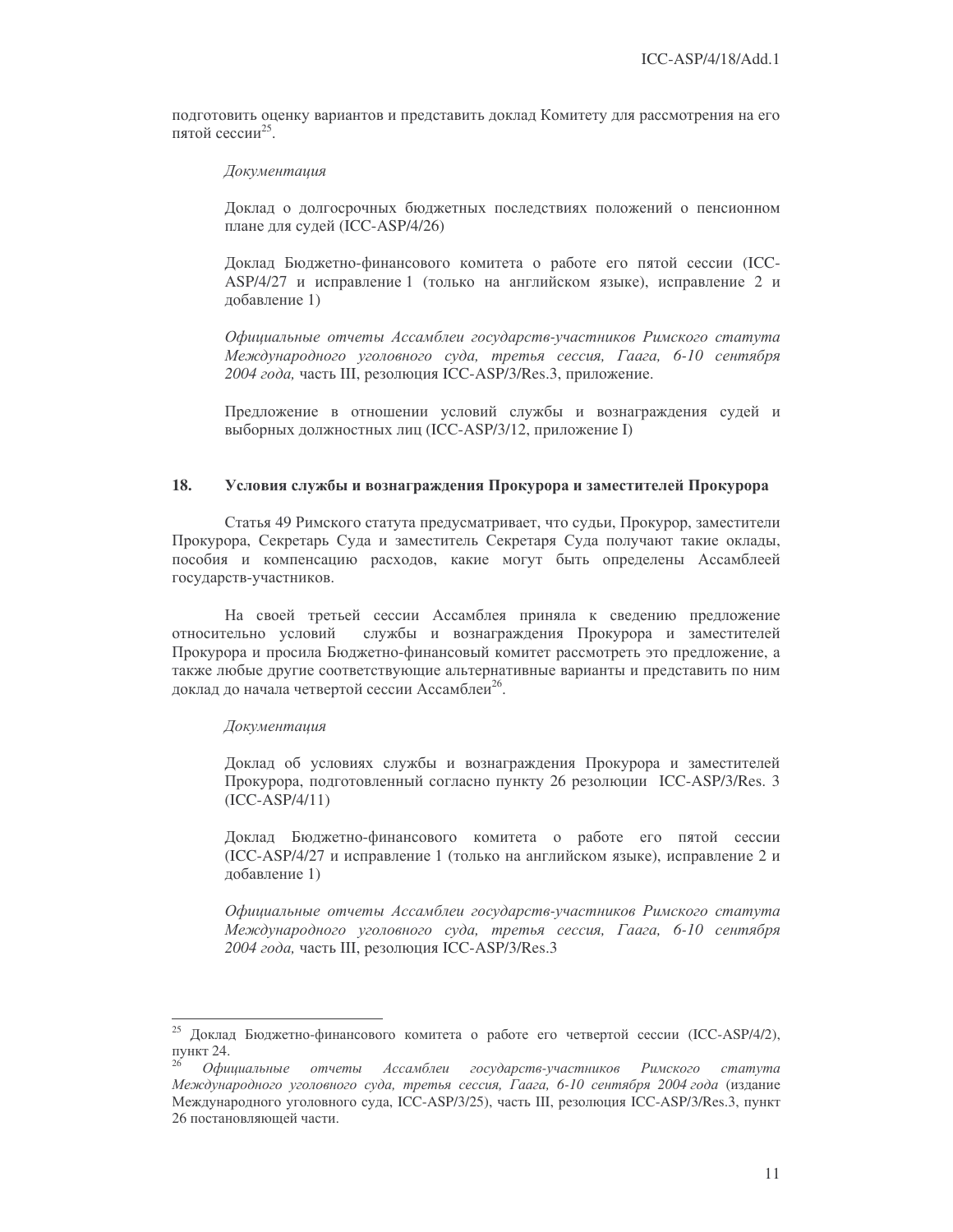Предложение в отношении условий службы и вознаграждения судей и выборных должностных лиц (ICC-ASP/3/12, приложение II)

#### 19. Проект руководящих принципов отбора и набора безвозмездно предоставляемого персонала

В соответствии с пунктом 4 статьи 44 Римского статута, персонал, откомандированный на безвозмездной основе, принимается на работу в соответствии с руководящими принципами, устанавливаемыми Ассамблее государств-участников.

### Документация

Доклад о проекте руководящих принципов отбора и набора безвозмездно предоставляемого персонала в Международный уголовный суд (ICC-ASP/4/15)

Доклад Бюджетно-финансового комитета о работе его пятой сессии (ICC-ASP/4/27 и исправление 1 (только на английском языке), исправление 2 и добавление 1)

#### $20.$ Нью-йоркское бюро по связи Международного уголовного суда

На своей второй сессии Ассамблея рекомендовала Суду рассмотреть целесообразность и обоснованность создания в штаб-квартире Организации Объединенных Наций небольшого представительства, общего для всех структурных единиц Суда, и просила Секретаря Суда представить Ассамблее государств-участников доклад по этому вопросу, в том числе по бюджетным последствиям этой меры<sup>27</sup>.

На своей третьей сессии Ассамблея постановила провести дальнейшее рассмотрение возможностей обеспечения непосредственной связи между соответствующими органами Суда и заинтересованными сторонами в Нью-Йорке на четвертой сессии Ассамблеи на основе анализа документа с изложением возможных вариантов, подготовленного Бюро<sup>28</sup>.

### Документация

Доклад Бюро Ассамблеи о вариантах создания Бюро по связи в Нью-Йорке  $(ICC-ASP/4/6)$ 

Доклад Бюджетно-финансового комитета о работе его пятой сессии (ICC-ASP/4/27 и исправление 1 (только на английском языке), исправление 2 и добавление 1)

 $27$ Официальные отчеты Ассамблеи государств-участников Римского cmamyma Международного уголовного суда, вторая сессия, Нью-Йорк, 8-12 сентября 2003 года (издание Организации Объединенных Наций, в продаже под № R.03.V.13), часть IV, резолюция ICC-ASP/2/Res.7, пункт 11 постановляющей части.

Официальные отчеты Ассамблеи государств-участников Римского статута Международного уголовного суда, третья сессия, Гаага, 6-10 сентября 2004 года (издание Международного уголовного суда, ICC-ASP/3/25), часть II.А.3, пункт 25 и часть I.В.13 (f), пункт 49.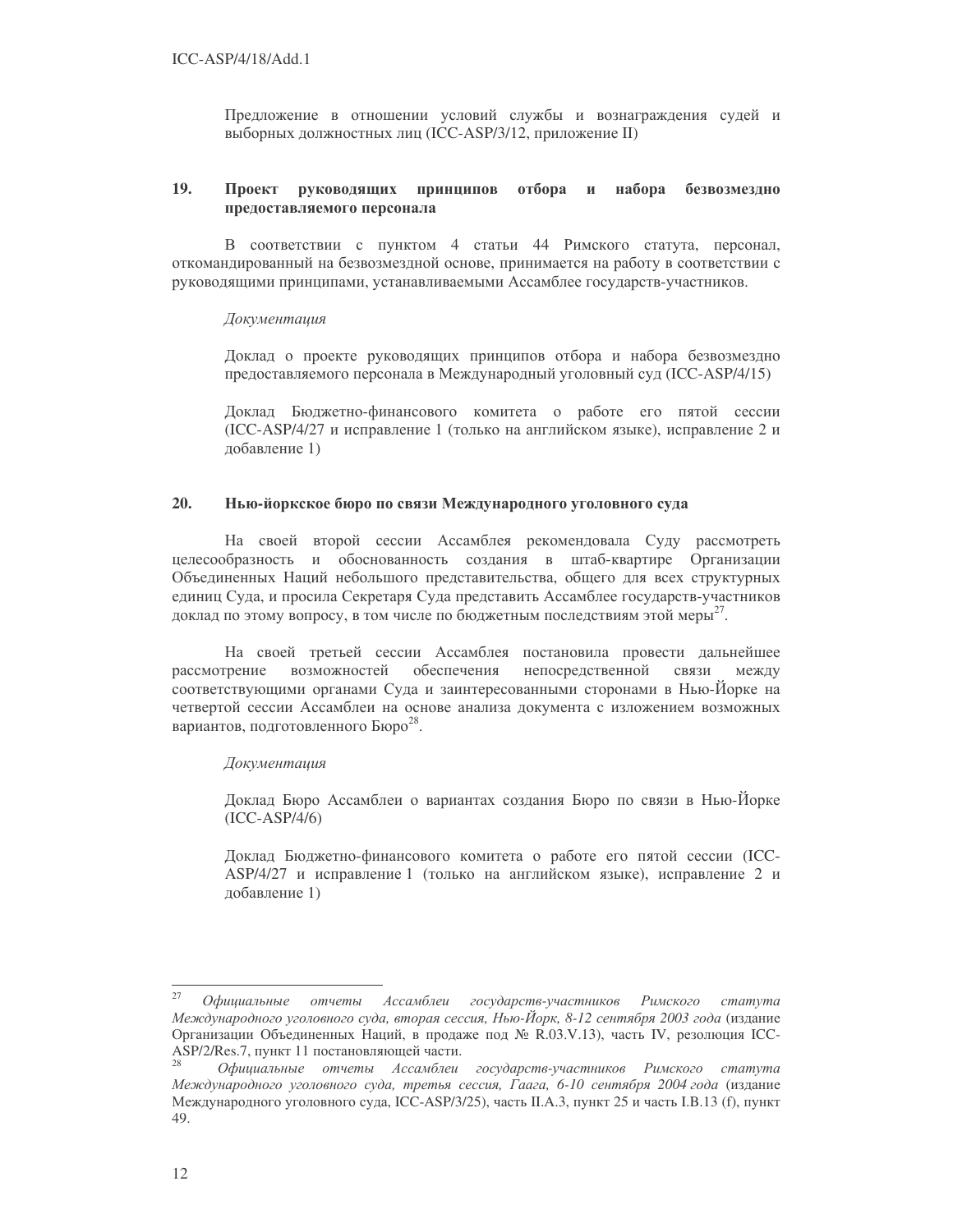Создание Бюро по связи в Нью-Йорке для Международного уголовного суда и Секретариата Ассамблеи государств-участников - доклад, подготовленный в соответствии с пунктом 11 резолюции ICC-ASP/2/Res.7 (ICC-ASP/3/6)

#### 21. Постоянные помещения

На своей третьей сессии Ассамблея одобрила рекомендацию Бюджетнофинансового комитета относительно рассмотрения желательности строительства постоянных помещений специально для Суда. Ассамблея одобрила также рекомендацию Комитета, в которой содержалась просьба к Суду подготовить анализ расходов и преимуществ дальнейшего использования нынешних помещений с целью оказания Ассамблее содействия в рассмотрении вариантов<sup>29</sup>.

На своей четвертой сессии Комитет рекомендовал Суду подготовить доклад для представления через Комитет Ассамблее, содержащий оценки возможного диапазона стоимости каждого из трех вариантов, включая расходы на эксплуатацию и энергию, на период в 25 лет с 2012 года, с указанием чистой стоимости каждого варианта в настоящее время<sup>30</sup>. Кроме того, Комитет рекомендовал Суду подготовить доклад о методах финансирования новых помещений, применяемых другими крупными международными организациями, включая сопоставимые международные судебные учреждения<sup>31</sup>. Комитет также просил Суд рассмотреть творческие варианты финансирования, такие как возможность предложить государствам-участникам рассмотреть вопрос о выделении индивидуальных субсидий на строительство помещений (например, конкретных залов судебных заседаний или конференц-залов)<sup>32</sup>. На своей пятой сессии Комитет постановил препроводить эти доклады Ассамблее.

### Документация

Доклад о будущих постоянных помещениях Международного уголовного суда: представление проекта (ICC-ASP/4/22)

Доклад Ассамблее государств-участников о будущих постоянных помещениях Международного уголовного суда: варианты размещения (ICC-ASP/4/1)

Доклад о будущих постоянных помещениях Международного уголовного суда: финансовое сравнение вариантов размещения Суда (ICC-ASP/4/23)

Доклад о будущих постоянных помещениях Международного уголовного суда: промежуточный доклад о структуре оценок численности штатного персонала  $(ICC-ASP/4/24)$ 

Доклад о будущих постоянных помещениях Международного уголовного суда: методы финансирования помещений, применяемые другими международными организациями (ICC-ASP/4/25)

Доклад Бюджетно-финансового комитета о работе его четвертой сессии  $(ICC-ASP/4/2)$ 

<sup>&</sup>lt;sup>29</sup> Там же, часть II.А.2, пункт 24, и часть II.А.8 (b), пункты 101 и 102.

зо Доклад Бюджетно-финансового комитета о работе его пятой сессии (ICC-ASP/4/2), пункт 31.

<sup>&</sup>lt;sup>31</sup> Там же, пункт 34.

 $32$  Там же, пункт 39.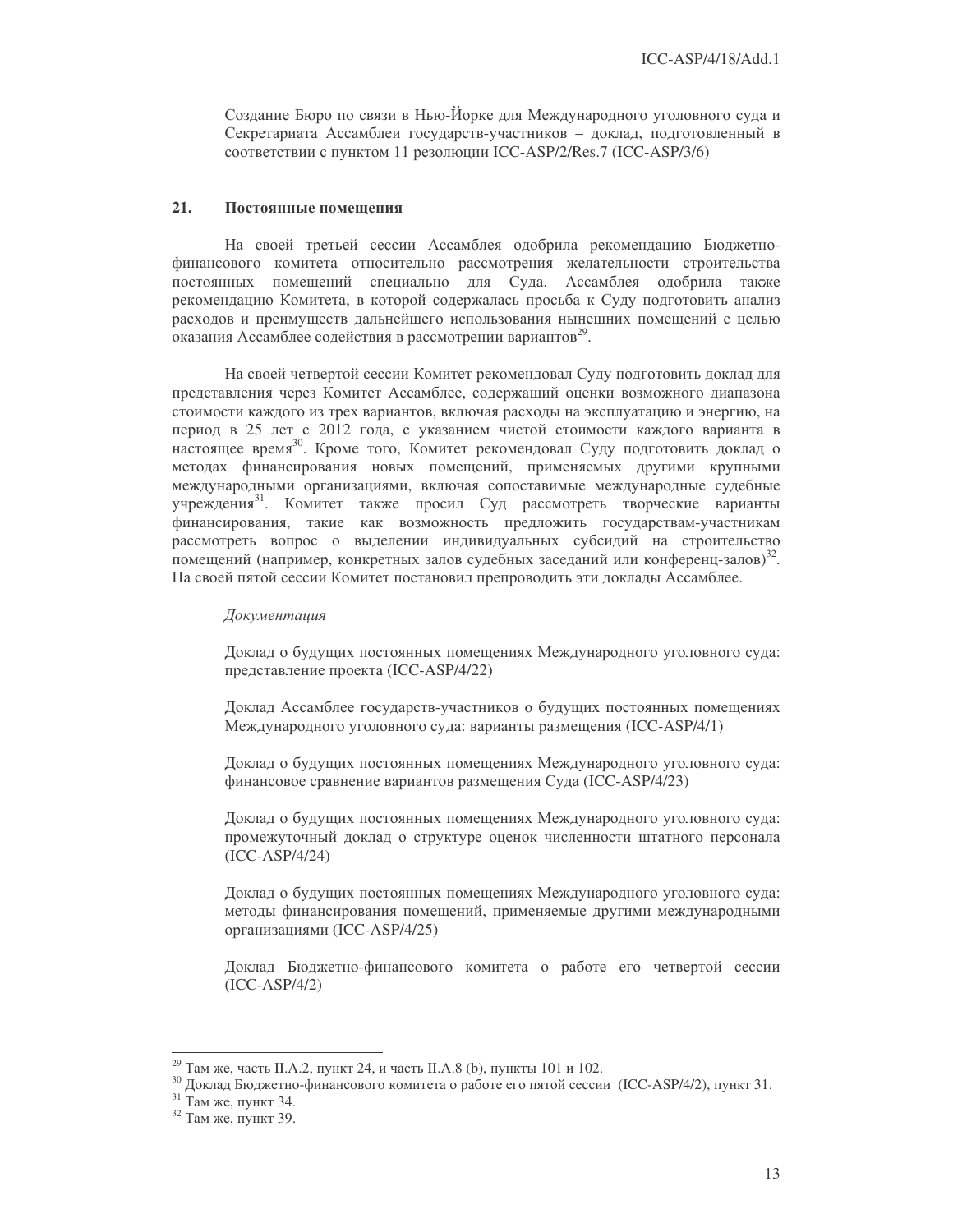Доклад Бюджетно-финансового комитета о работе его пятой сессии (ICC-ASP/4/27 и исправление 1 (только на английском языке), исправление 2 и добавление 1)

### $22.$ Решения, касающиеся сроков и места проведения следующей сессии Ассамблеи государств-участников

В соответствии с правилом 5 Правил процедуры дата начала и продолжительность каждой сессии Ассамблеи определяются Ассамблеей на предшествующей сессии.

### 23. Решения, касающиеся сроков и места проведения следующей сессии Бюджетно-финансового комитета

В соответствии с пунктом 4 приложения к резолюции ICC-ASP/l/Res.4 Комитет проводит свои сессии по необходимости, но не реже одного раза в год. На своей пятой сессии Комитет принял решение рекомендовать Ассамблее предусмотреть, что его шестая сессия состоится в Гааге 24-26 апреля 2006 года. В свете соображений, упомянутых в пункте 74 доклада о работе его пятой сессии, Комитет был не в состоянии вынести рекомендацию относительно сроков проведения его седьмой сессии.

### Документация

Доклад Бюджетно-финансового комитета о работе его пятой сессии (ICC-ASP/4/27 и исправление 1 (только на английском языке), исправление 2 и добавление 1)

### 24. Прочие вопросы

### Доклад о поправках к Финансовым положениям и правилам

На своей третьей сессии Ассамблея просила Суд представить через Бюджетнофинансовый комитет доклад об изменениях, которые требуется внести в Финансовые положения и правила в связи с учреждением Фонда для покрытия непредвиденных расходов $33$ .

## Документация

Доклад об изменениях, которые требуется внести в Финансовые положения и правила в связи с учреждением Фонда для покрытия непредвиденных расходов в соответствии с пунктом 2 резолюции ICC-ASP/3/Res.4 (ICC-ASP/4/7)

<sup>33</sup> Официальные отчеты Ассамблеи государств-участников Римского  $c$ mamyma Международного уголовного суда, третья сессия, Гаага, 6-10 сентября 2004 года (издание Международного уголовного суда, ICC-ASP/3/25), часть III, резолюция ICC-ASP/3/Res.4, В., пункт 5.